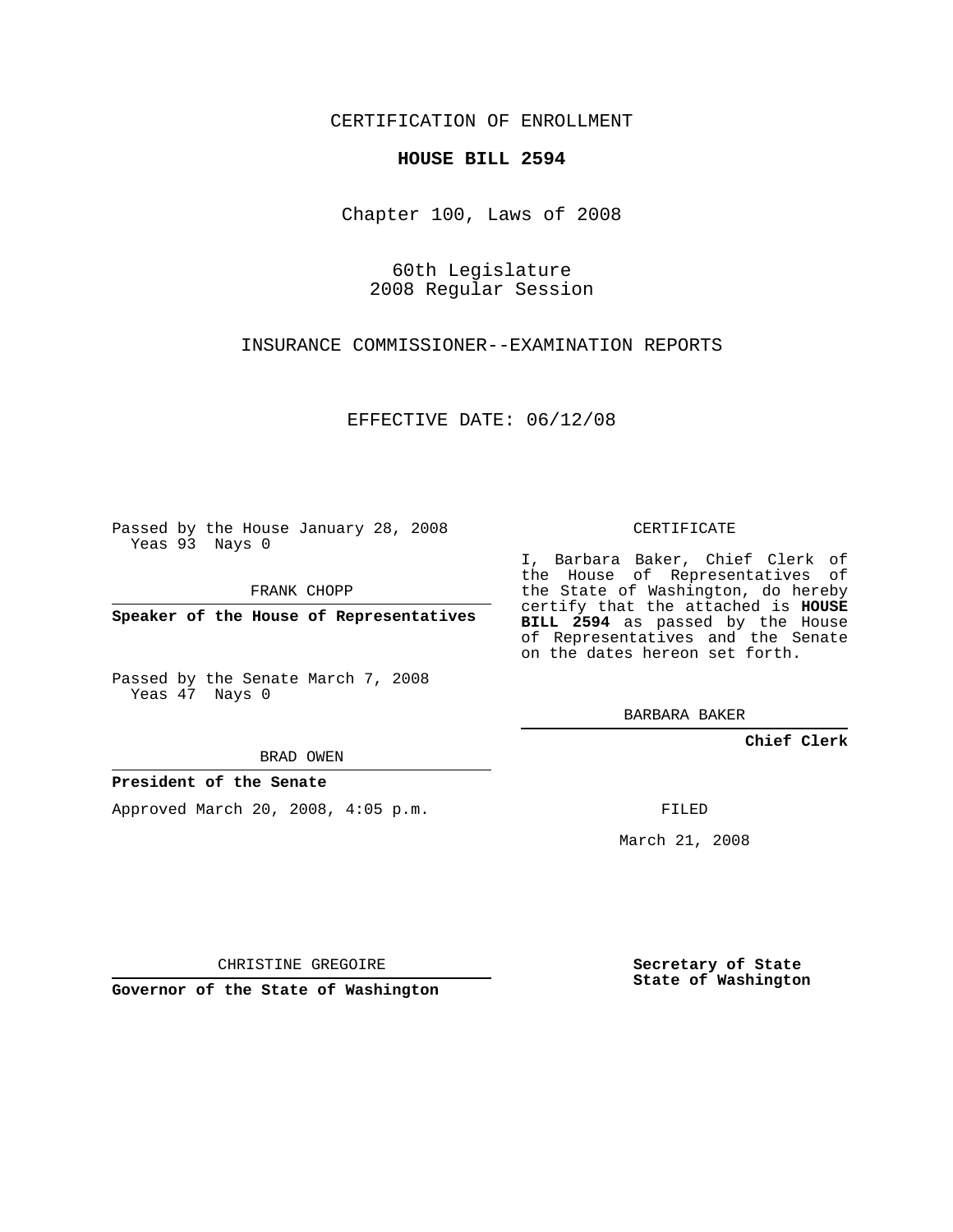## **HOUSE BILL 2594** \_\_\_\_\_\_\_\_\_\_\_\_\_\_\_\_\_\_\_\_\_\_\_\_\_\_\_\_\_\_\_\_\_\_\_\_\_\_\_\_\_\_\_\_\_

\_\_\_\_\_\_\_\_\_\_\_\_\_\_\_\_\_\_\_\_\_\_\_\_\_\_\_\_\_\_\_\_\_\_\_\_\_\_\_\_\_\_\_\_\_

Passed Legislature - 2008 Regular Session

## **State of Washington 60th Legislature 2008 Regular Session**

**By** Representatives Kirby, Ormsby, Kenney, and Upthegrove; by request of Insurance Commissioner

Prefiled 01/10/08. Read first time 01/14/08. Referred to Committee on Insurance, Financial Services & Consumer Protection.

 AN ACT Relating to distributing the insurance commissioner's examination reports; and amending RCW 48.03.040 and 48.37.060.

BE IT ENACTED BY THE LEGISLATURE OF THE STATE OF WASHINGTON:

 **Sec. 1.** RCW 48.03.040 and 1993 c 462 s 45 are each amended to read as follows:

 (1) No later than sixty days after completion of each examination, the commissioner shall make a full written report of each examination made by him or her containing only facts ascertained from the accounts, records, and documents examined and from the sworn testimony of individuals, and such conclusions and recommendations as may reasonably be warranted from such facts.

 (2) The report shall be certified by the commissioner or by his or her examiner in charge of the examination, and shall be filed in the commissioner's office subject to subsection (3) of this section.

 (3) The commissioner shall furnish a copy of the examination report to the person examined not less than ten days and, unless the time is extended by the commissioner, not more than thirty days prior to the filing of the report for public inspection in the commissioner's office. If such person so requests in writing within such period, the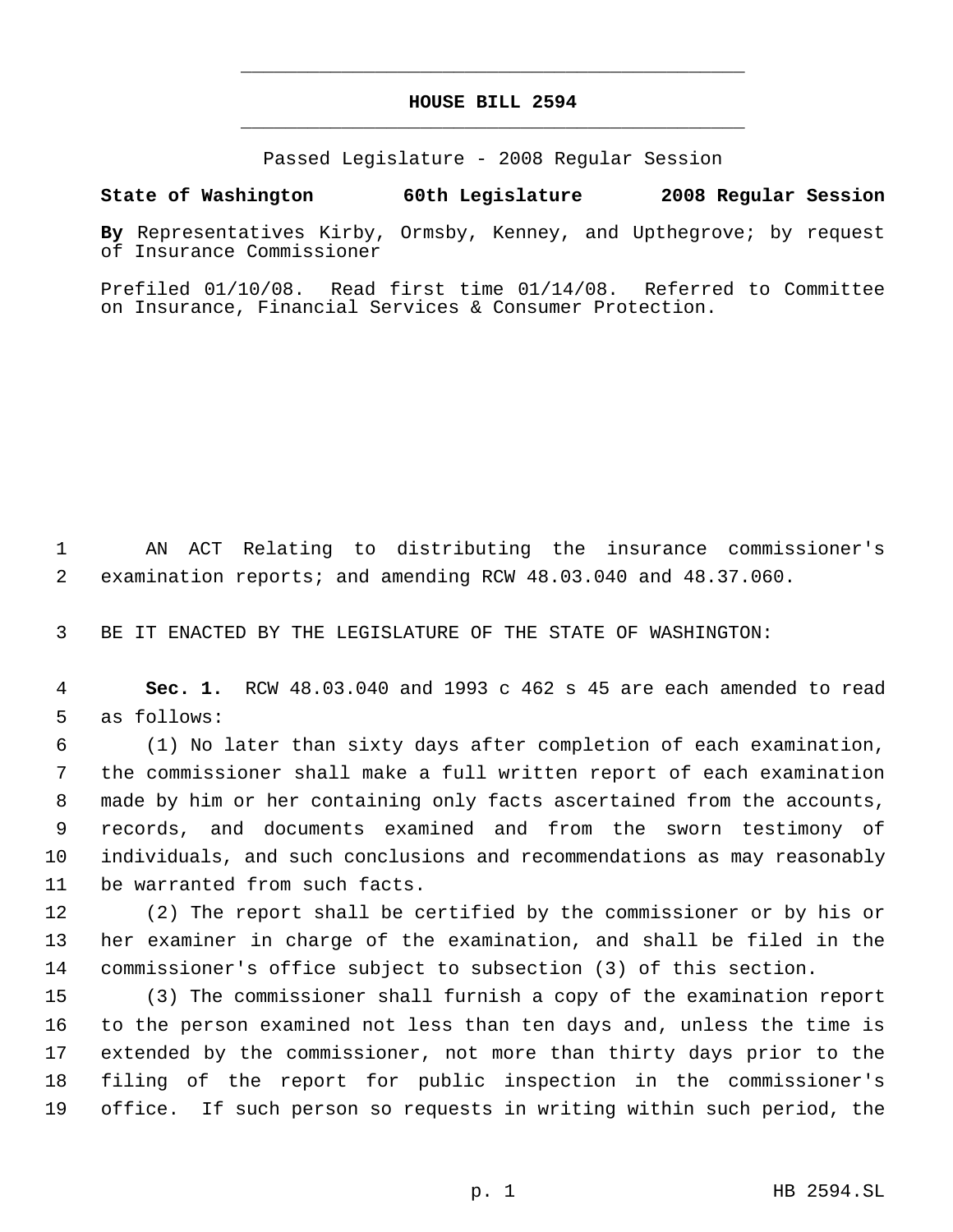commissioner shall hold a hearing to consider objections of such person to the report as proposed, and shall not so file the report until after such hearing and until after any modifications in the report deemed necessary by the commissioner have been made.

 (4) Within thirty days of the end of the period described in subsection (3) of this section, unless extended by order of the commissioner, the commissioner shall consider the report, together with any written submissions or rebuttals and any relevant portions of the examiner's workpapers and enter an order:

 (a) Adopting the examination report as filed or with modification or corrections. If the examination report reveals that the company is operating in violation of any law, rule, or order of the commissioner, the commissioner may order the company to take any action the commissioner considers necessary and appropriate to cure that violation;

 (b) Rejecting the examination report with directions to the examiners to reopen the examination for purposes of obtaining additional data, documentation, or information, and refiling under this section; or

 (c) Calling for an investigatory hearing with no less than twenty days' notice to the company for purposes of obtaining additional documentation, data, information, and testimony.

 (5) All orders entered under subsection (4) of this section must be accompanied by findings and conclusions resulting from the commissioner's consideration and review of the examination report, relevant examiner workpapers, and any written submissions or rebuttals. Such an order is considered a final administrative decision and may be appealed under the Administrative Procedure Act, chapter 34.05 RCW, and 29 must be served upon the company by certified mail or certifiable electronic means, together with a copy of the adopted examination report. A copy of the adopted examination report must be sent by certified mail or certifiable electronic means to each director at the director's residence address or to a personal e-mail account.

 (6)(a) Upon the adoption of the examination report under subsection (4) of this section, the commissioner shall continue to hold the content of the examination report as private and confidential information for a period of five days except that the order may be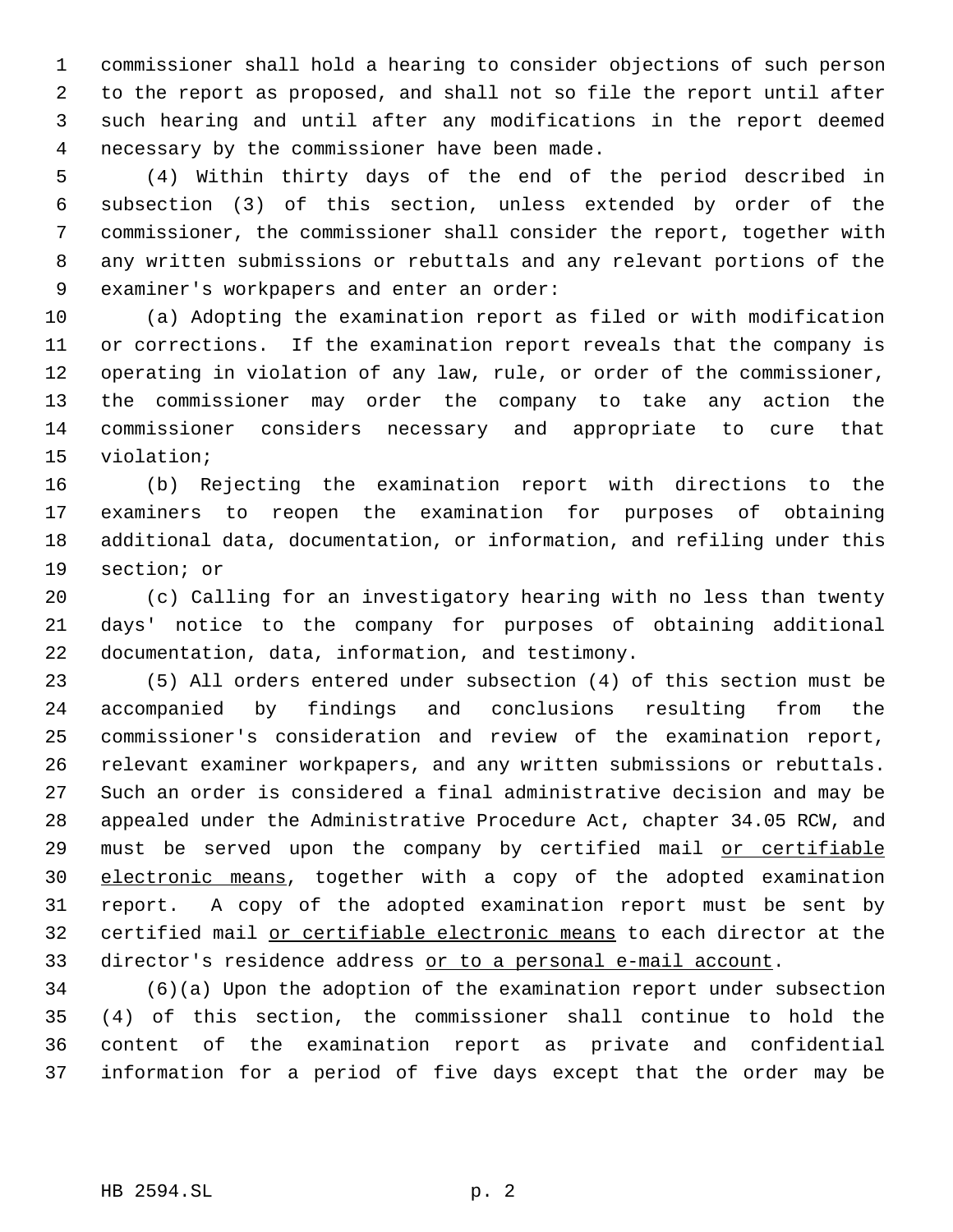disclosed to the person examined. Thereafter, the commissioner may open the report for public inspection so long as no court of competent jurisdiction has stayed its publication.

 (b) Nothing in this title prohibits the commissioner from disclosing the content of an examination report, preliminary examination report or results, or any matter relating thereto, to the insurance department of any other state or country, or to law enforcement officials of this or any other state or agency of the federal government at any time, so long as the agency or office receiving the report or matters relating thereto agrees in writing to hold it confidential and in a manner consistent with this chapter.

 (c) If the commissioner determines that regulatory action is appropriate as a result of any examination, he or she may initiate any proceedings or actions as provided by law.

 (d) Nothing contained in this section requires the commissioner to disclose any information or records that would indicate or show the existence or content of any investigation or activity of a criminal justice agency.

 **Sec. 2.** RCW 48.37.060 and 2007 c 82 s 8 are each amended to read as follows:

 (1) When the commissioner determines that other market conduct actions identified in RCW 48.37.040(4)(a) have not sufficiently addressed issues raised concerning company activities in Washington state, the commissioner has the discretion to conduct market conduct examinations in accordance with the NAIC market conduct uniform examination procedures and the NAIC market regulation handbook.

 (2)(a) In lieu of an examination of an insurer licensed in this state, the commissioner shall accept an examination report of another state, unless the commissioner determines that the other state does not have laws substantially similar to those of this state, or does not have a market oversight system that is comparable to the market conduct oversight system set forth in this law.

 (b) The commissioner's determination under (a) of this subsection is discretionary with the commissioner and is not subject to appeal.

 (c) If the insurer to be examined is part of an insurance holding company system, the commissioner may also seek to simultaneously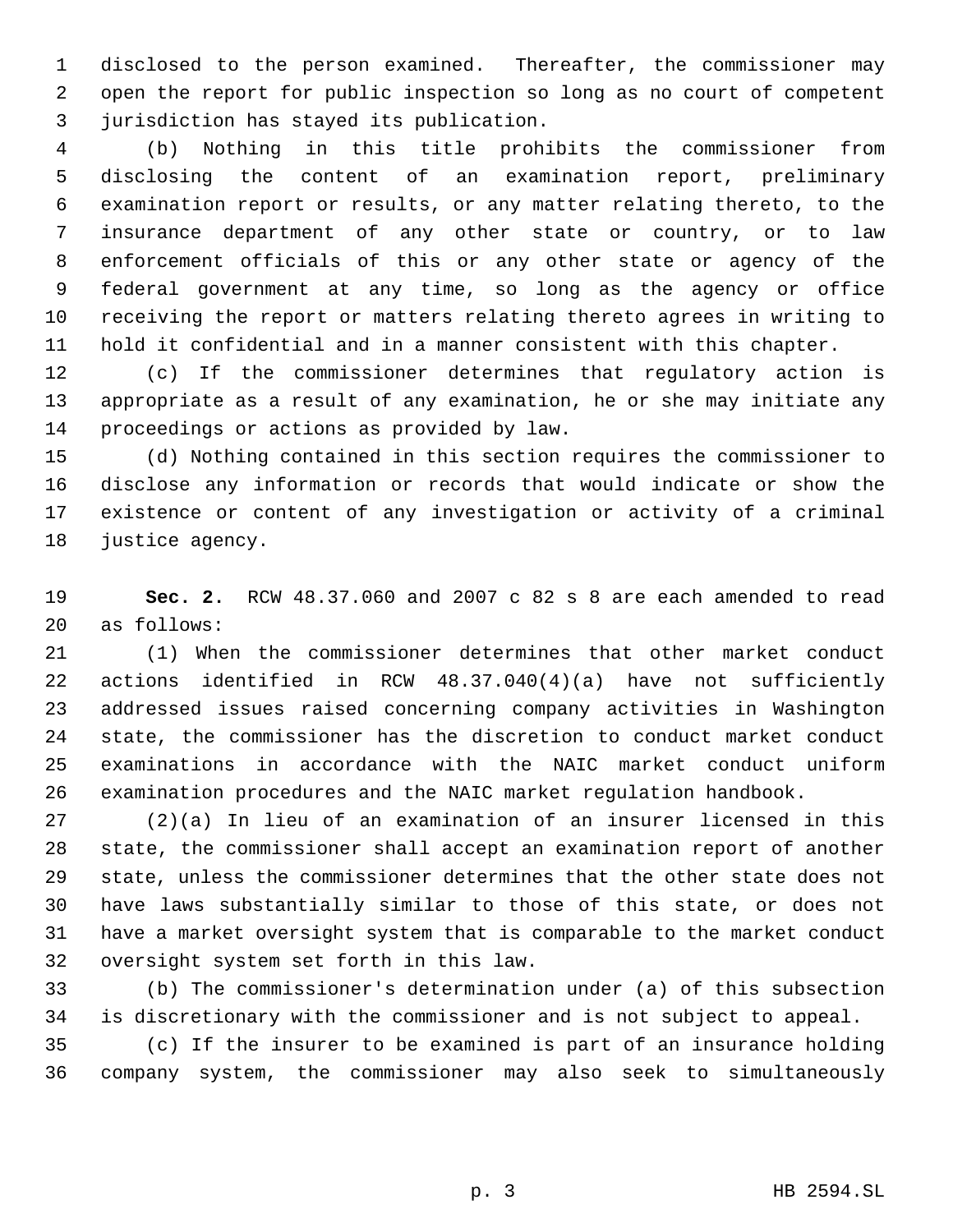examine any affiliates of the insurer under common control and management which are licensed to write the same lines of business in this state.

 (3) Before commencement of a market conduct examination, market conduct oversight personnel shall prepare a work plan consisting of the following:

(a) The name and address of the insurer being examined;

(b) The name and contact information of the examiner-in-charge;

 (c) The name of all market conduct oversight personnel initially assigned to the market conduct examination;

(d) The justification for the examination;

(e) The scope of the examination;

(f) The date the examination is scheduled to begin;

 (g) Notice of any noninsurance department personnel who will assist in the examination;

(h) A time estimate for the examination;

 (i) A budget for the examination if the cost of the examination is billed to the insurer; and

 (j) An identification of factors that will be included in the billing if the cost of the examination is billed to the insurer.

 (4)(a) Within ten days of the receipt of the information contained in subsection (3) of this section, insurers may request the commissioner's discretionary review of any alleged conflict of interest, pursuant to RCW 48.37.090(2), of market conduct oversight personnel and noninsurance department personnel assigned to a market conduct examination. The request for review shall specifically describe the alleged conflict of interest in the proposed assignment of any person to the examination.

 (b) Within five business days of receiving a request for discretionary review of any alleged conflict of interest in the proposed assignment of any person to a market conduct examination, the commissioner or designee shall notify the insurer of any action regarding the assignment of personnel to a market conduct examination based on the insurer's allegation of conflict of interest.

 (5) Market conduct examinations shall, to the extent feasible, use desk examinations and data requests before an on-site examination.

(6) Market conduct examinations shall be conducted in accordance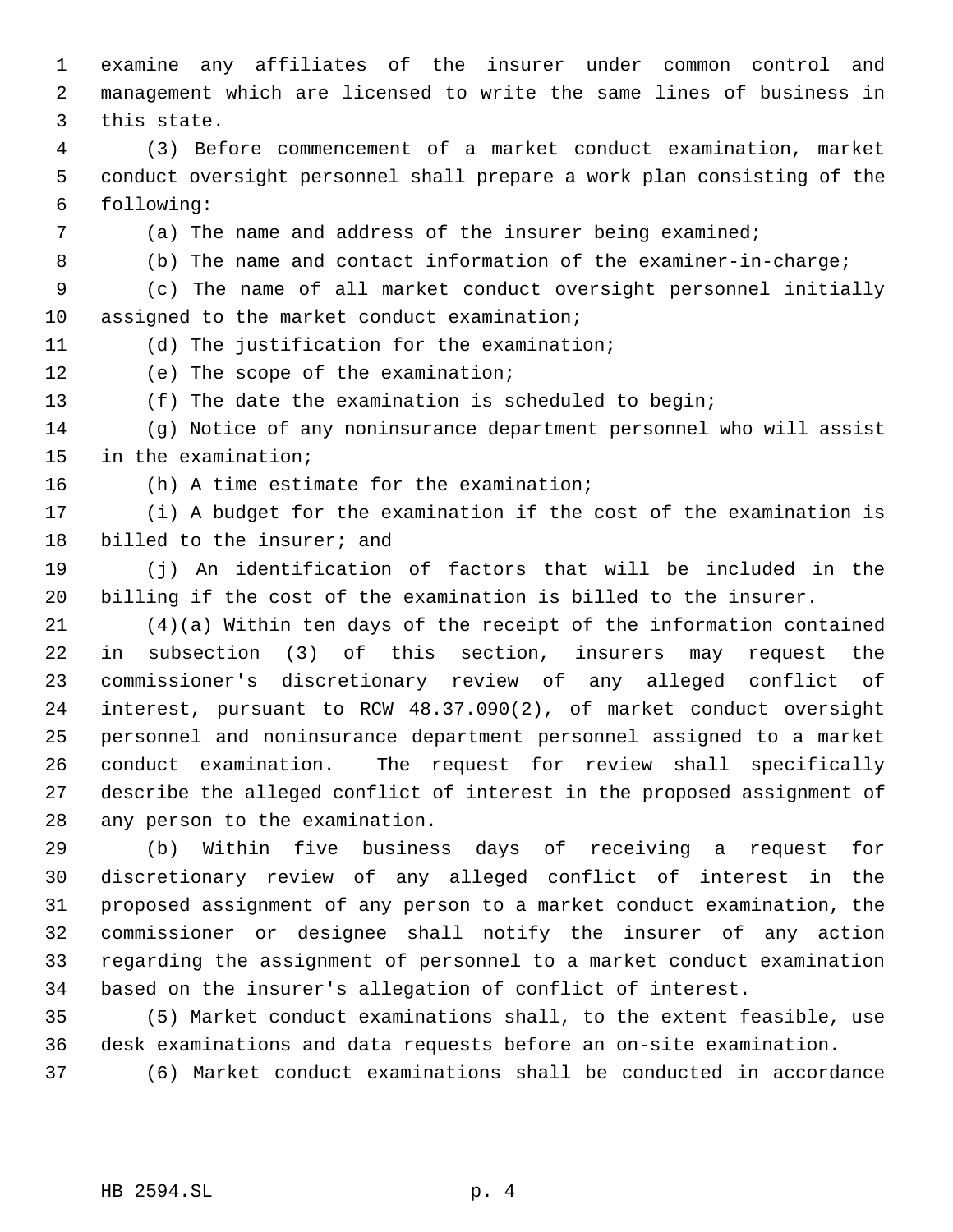with the provisions set forth in the NAIC market regulation handbook and the NAIC market conduct uniform examinations procedures, subject to the precedence of the provisions of chapter 82, Laws of 2007.

(7) The commissioner shall use the NAIC standard data request.

 (8) Announcement of the examination shall be sent to the insurer and posted on the NAIC's examination tracking system as soon as possible but in no case later than sixty days before the estimated 8 commencement of the examination, except where the (( $\epsilon$ xam 9 [examination])) examination is conducted in response to extraordinary circumstances as described in RCW 48.37.050(2)(a). The announcement sent to the insurer shall contain the examination work plan and a request for the insurer to name its examination coordinator.

 (9) If an examination is expanded significantly beyond the original reasons provided to the insurer in the notice of the examination required by subsection (3) of this section, the commissioner shall provide written notice to the insurer, explaining the expansion and reasons for the expansion. The commissioner shall provide a revised work plan if the expansion results in significant changes to the items presented in the original work plan required by subsection (3) of this section.

 (10) The commissioner shall conduct a preexamination conference with the insurer examination coordinator and key personnel to clarify expectations at least thirty days before commencement of the examination, unless otherwise agreed by the insurer and the commissioner.

 (11) Before the conclusion of the field work for market conduct examination, the examiner-in-charge shall review examination findings to date with insurer personnel and schedule an exit conference with the insurer, in accordance with procedures in the NAIC market regulation handbook.

 (12)(a) No later than sixty days after completion of each market conduct examination, the commissioner shall make a full written report of each market conduct examination containing only facts ascertained from the accounts, records, and documents examined and from the sworn testimony of individuals, and such conclusions and recommendations as may reasonably be warranted from such facts.

(b) The report shall be certified by the commissioner or by the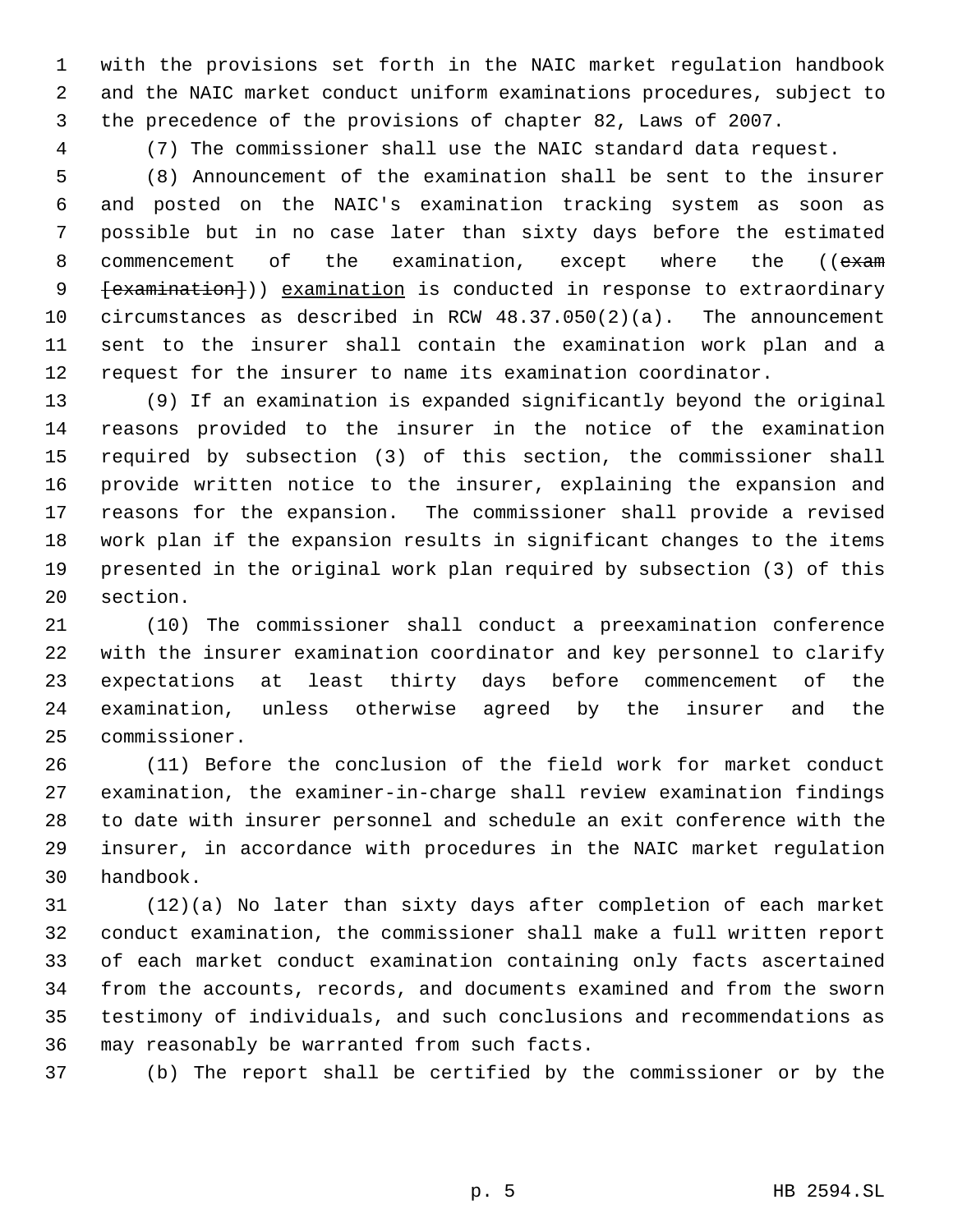examiner-in-charge of the examination, and shall be filed in the commissioner's office subject to (c) of this subsection.

 (c) The commissioner shall furnish a copy of the market conduct examination report to the person examined not less than ten days and, unless the time is extended by the commissioner, not more than thirty days prior to the filing of the report for public inspection in the commissioner's office. If the person so requests in writing within such period, the commissioner shall hold a hearing to consider objections of such person to the report as proposed, and shall not so file the report until after such hearing and until after any modifications in the report deemed necessary by the commissioner have been made.

 (d) Within thirty days of the end of the period described in (c) of this subsection, unless extended by order of the commissioner, the commissioner shall consider the report, together with any written submissions or rebuttals and any relevant portions of the examiner's work papers and enter an order:

 (i) Adopting the market conduct examination report as filed or with modification or corrections. If the market conduct examination report reveals that the company is operating in violation of any law, rule, or order of the commissioner, the commissioner may order the company to take any action the commissioner considers necessary and appropriate to cure that violation;

 (ii) Rejecting the market conduct examination report with directions to the examiners to reopen the examination for purposes of obtaining additional data, documentation, or information, and refiling under this subsection; or

 (iii) Calling for an investigatory hearing with no less than twenty days' notice to the company for purposes of obtaining additional documentation, data, information, and testimony.

 (e) All orders entered under (d) of this subsection must be accompanied by findings and conclusions resulting from the commissioner's consideration and review of the market conduct examination report, relevant examiner work papers, and any written submissions or rebuttals. The order is considered a final administrative decision and may be appealed under the administrative procedure act, chapter 34.05 RCW, and must be served upon the company 38 by certified mail or certifiable electronic means, together with a copy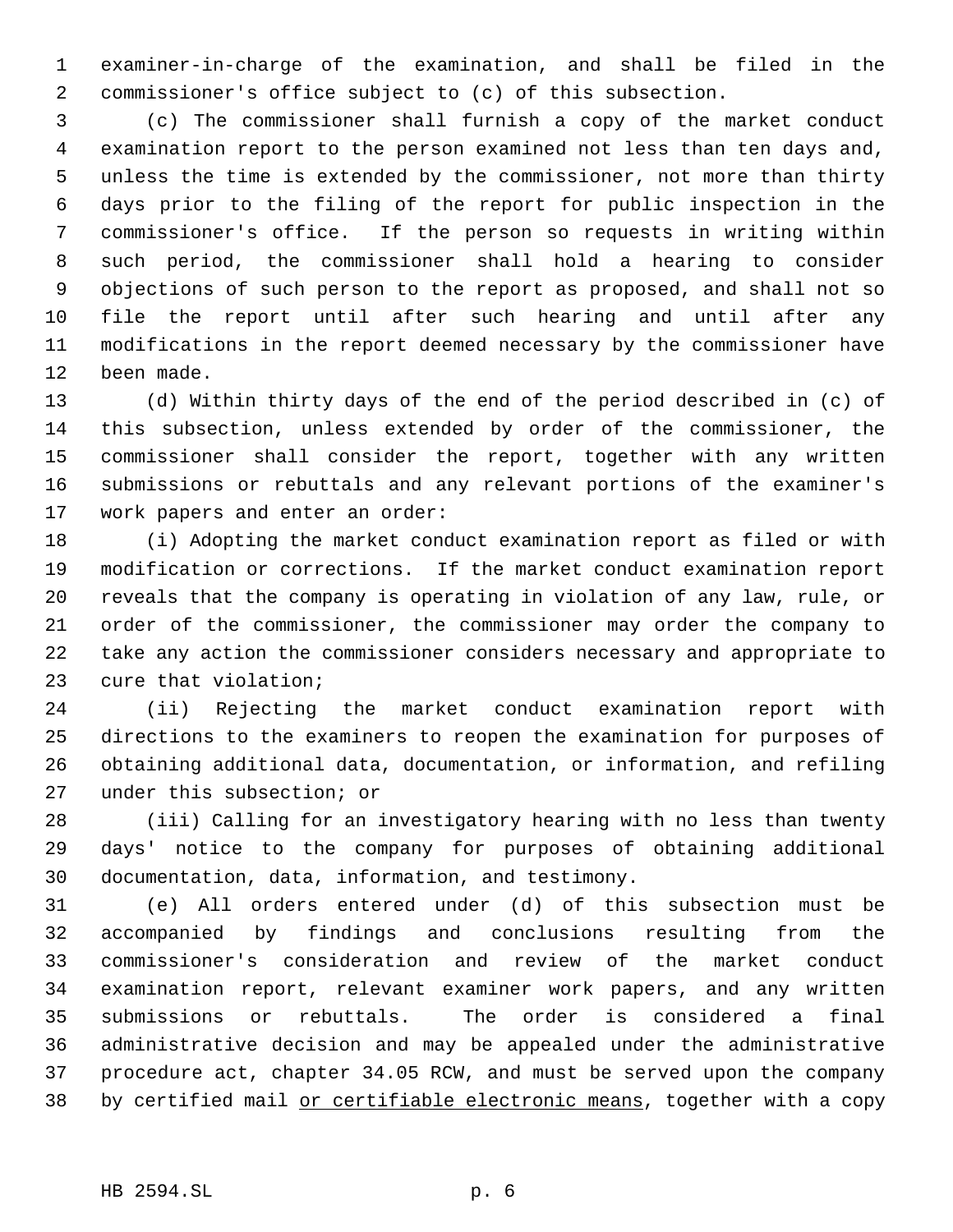of the adopted examination report. A copy of the adopted examination 2 report must be sent by certified mail or certifiable electronic means 3 to each director at the director's residential address or to a personal e-mail account.

 (f)(i) Upon the adoption of the market conduct examination report under (d) of this subsection, the commissioner shall continue to hold the content of the examination report as private and confidential information for a period of five days except that the order may be disclosed to the person examined. Thereafter, the commissioner may open the report for public inspection so long as no court of competent jurisdiction has stayed its publication.

 (ii) If the commissioner determines that regulatory action is appropriate as a result of any market conduct examination, he or she may initiate any proceedings or actions as provided by law.

 (iii) Nothing contained in this subsection requires the commissioner to disclose any information or records that would indicate or show the existence or content of any investigation or activity of a criminal justice agency.

 (g) The insurer's response shall be included in the commissioner's order adopting the final report as an exhibit to the order. The insurer is not obligated to submit a response.

 (13) The commissioner may withhold from public inspection any examination or investigation report for so long as he or she deems it advisable.

 (14)(a) Market conduct examinations within this state of any insurer domiciled or having its home offices in this state, other than a title insurer, made by the commissioner or the commissioner's examiners and employees shall, except as to fees, mileage, and expense incurred as to witnesses, be at the expense of the state.

 (b) Every other examination, whatsoever, or any part of the market conduct examination of any person domiciled or having its home offices in this state requiring travel and services outside this state, shall be made by the commissioner or by examiners designated by the commissioner and shall be at the expense of the person examined; but a domestic insurer shall not be liable for the compensation of examiners employed by the commissioner for such services outside this state.

 (c) When making a market conduct examination under this chapter, the commissioner may contract, in accordance with applicable state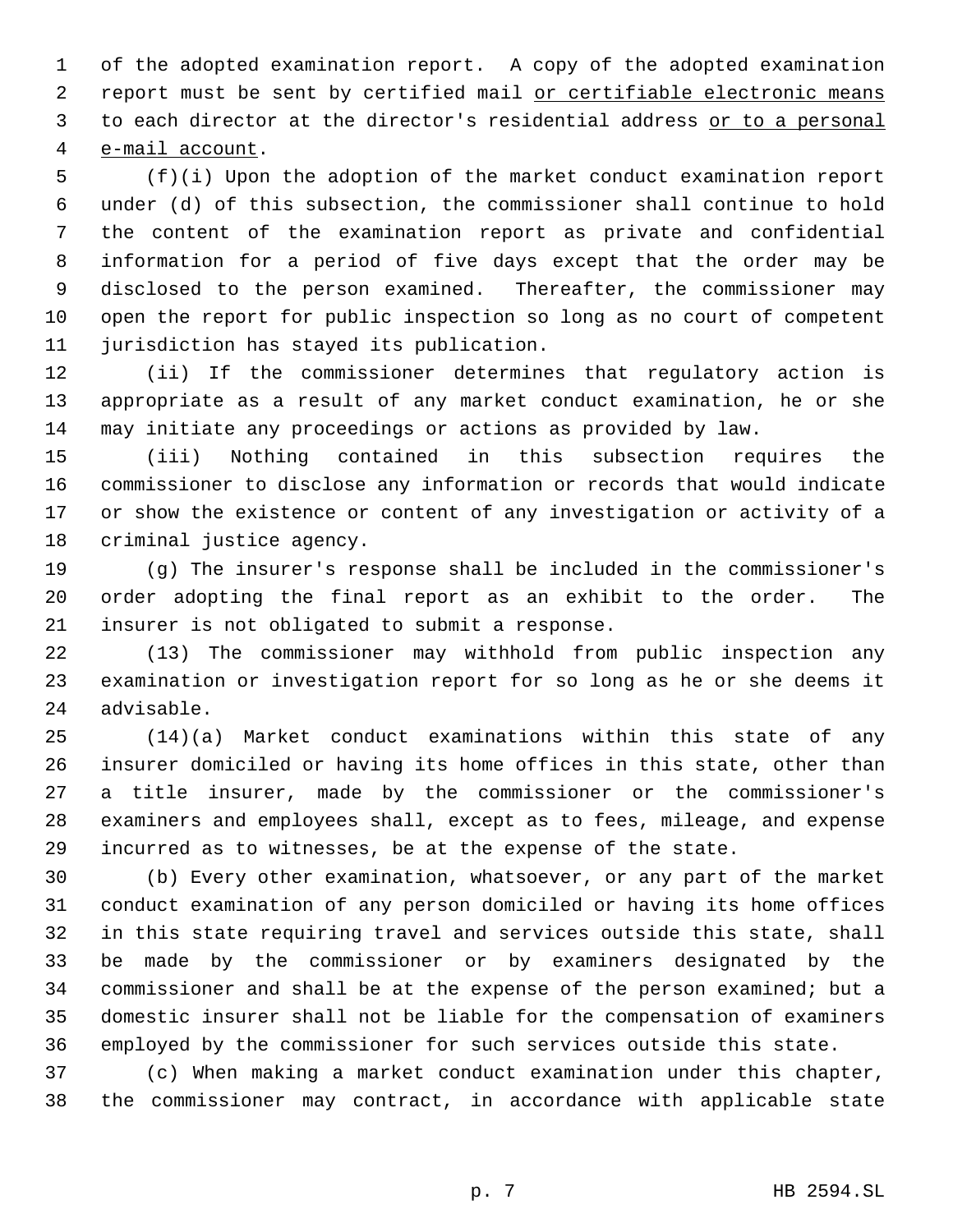contracting procedures, for qualified attorneys, appraisers, independent certified public accountants, contract actuaries, and other similar individuals who are independently practicing their professions, even though those persons may from time to time be similarly employed or retained by persons subject to examination under this chapter, as examiners as the commissioner deems necessary for the efficient conduct of a particular examination. The compensation and per diem allowances paid to such contract persons shall be reasonable in the market and time incurred, shall not exceed one hundred twenty-five percent of the compensation and per diem allowances for examiners set forth in the guidelines adopted by the national association of insurance commissioners, unless the commissioner demonstrates that one hundred twenty-five percent is inadequate under the circumstances of the examination, and subject to the provisions of (a) of this subsection.

 (d)(i) The person examined and liable shall reimburse the state upon presentation of an itemized statement thereof, for the actual travel expenses of the commissioner's examiners, their reasonable living expenses allowance, and their per diem compensation, including salary and the employer's cost of employee benefits, at a reasonable rate approved by the commissioner, incurred on account of the examination. Per diem, salary, and expenses for employees examining insurers domiciled outside the state of Washington shall be established by the commissioner on the basis of the national association of insurance commissioner's recommended salary and expense schedule for zone examiners, or the salary schedule established by the director of the Washington department of personnel and the expense schedule established by the office of financial management, whichever is higher. A domestic title insurer shall pay the examination expense and costs to the commissioner as itemized and billed by the commissioner.

 (ii) The commissioner or the commissioner's examiners shall not receive or accept any additional emolument on account of any examination.

 (iii) Market conduct examination fees subject to being reimbursed by an insurer shall be itemized and bills shall be provided to the insurer on a monthly basis for review prior to submission for payment, or as otherwise provided by state law.

 (e) Nothing contained in this chapter limits the commissioner's authority to terminate or suspend any examination in order to pursue